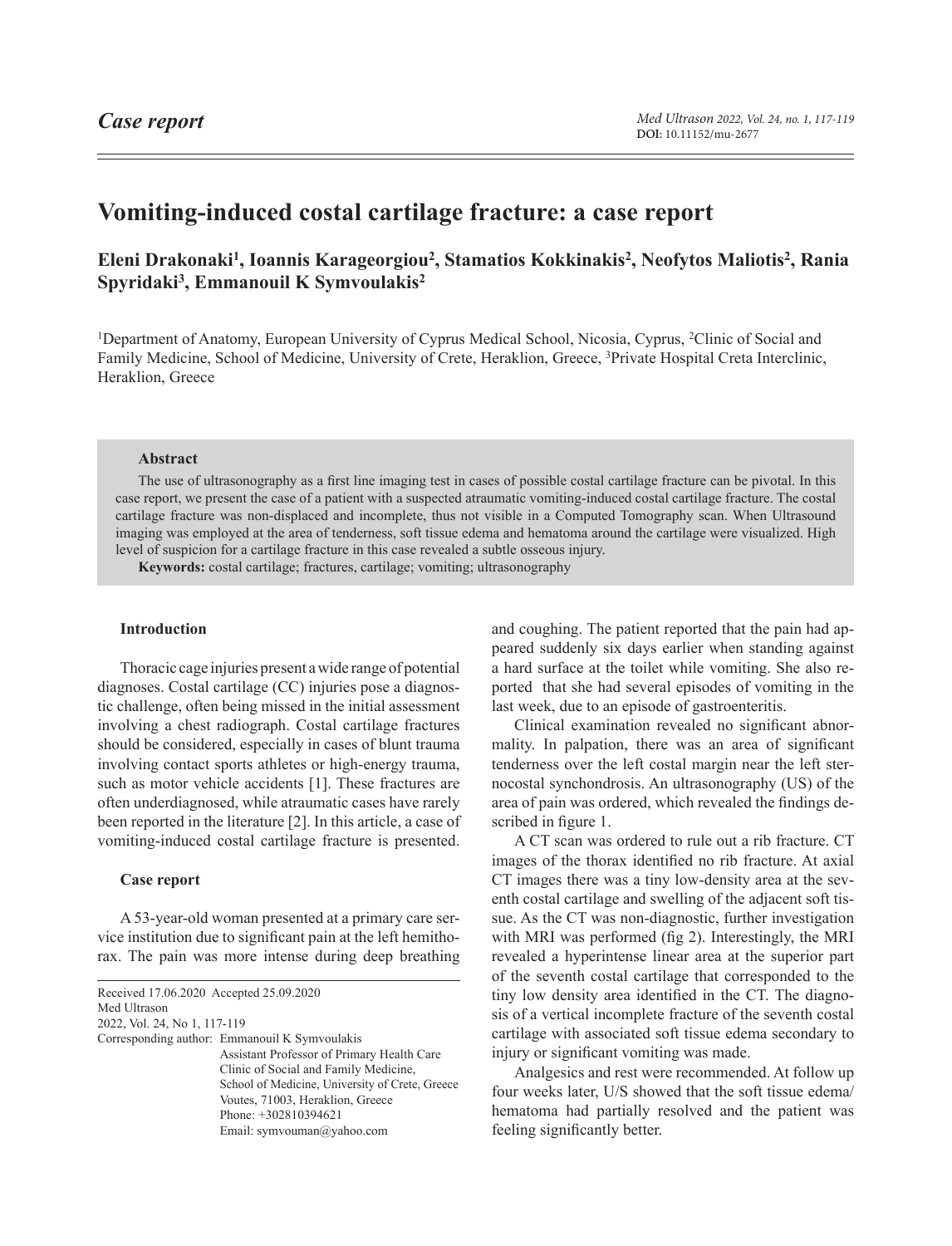### 118 Eleni Drakonaki et al *Vomiting-induced costal cartilage fracture: a case report*



**Fig 1.** Ultrasound images over the painful area at the LT costal margin. Axial (a) and longitudinal (b) B-mode US images showing the seventh and sixth left costal cartilage seven days after injury. There is an irregular hypoechoic area (asterisk) surrounding the seventh costal cartilage and the intercostal space in keeping with hematoma. The subcutaneous tissue overlying the hematoma is hyperechoic, which is probably secondary to inflammation or hemorrhagic infiltration from the hematoma. No fracture line is identified. Axial (c) and Longitudinal (d) B-mode US images showing the seventh and sixth left costal cartilage 30 days after injury. The hypoechoic area overlying the costal cartilage has diminished in size, suggesting that the hematoma has partially resolved. Doppler imaging (d) shows limited vascularity at the subcutaneous tissue overlying the area of injury and hematoma, suggesting an ongoing healing procedure.

#### **Discussion**

After a brief literature review, we found that the most well described mechanism of injury that approaches vomiting is vigorous coughing. According to a recent study, costal cartilage fracture due to violent coughing was reported in two cases [2]. In our case, recurrent vomiting induced a costal cartilage fracture. We speculate that this may be another potential cause of CC injury that has not been previously reported.

The natural history of costal cartilage fracture remains unclear. Observing the cartilage and soft-tissue abnormalities of the anterior chest wall after injury is often difficult with the radiographs due to their insensitivity. However, eligible techniques that are more sensitive in revealing these types of injuries include CT, MRI and US [3-5].

Treatment depends on the location and severity of the fracture. Management in cases of single non-displaced CC fractures is primarily conservative. As far as patients with more complex trauma are concerned, operative management may be beneficial in specific patient subgroups although this is not certain [6].

Even though the usefulness of CT in diagnosing costal cartilage fractures is well established [7] the same is not true for MRI. There are some reports comparing findings between diagnostic modalities [8], but are of limited value, due to the small number of cases they examine. The same is true for the role of US [9]. What the authors seem to agree on is that costal cartilage fractures are underdiagnosed [7] due to the lack of a reliable and readily accessible imaging technique.

Our case was special, for two main reasons. Firstly, patient history and presentation was atypical. Costal cartilage fractures occur either as sports injuries in contact sports [4] or in case of high-energy blunt force trauma such as motor vehicle accidents [3]. As a result, costal cartilage fractures tend to occur in middle-aged males [7]. Secondly, because the fracture was not displaced and incomplete, a CT scan diagnosis was difficult to establish. In our case, MRI was more sensitive in detecting the high signal intensity fracture line.

Finally, we would like to use this case as an opportunity to point out that US can be used as the first line imaging test guided by the area of tenderness and pain and showing soft tissue edema and hematoma around the



**Fig 2.** Coronal (a), (c) fat-suppressed T2-weighted images at the painful left costosternal area reveals a hyperintense linear area at the superior part of the seventh costal cartilage that corresponds to a vertical incomplete fracture (arrow at c), accompanied by hyperintense soft tissue edema/hematoma at the adjacent intercostal spaces (c) and the superficial soft tissues (a). Axial (b) and corresponding coronal (d) CT images of the thorax at the area of injury reveals a tiny low density area at the seventh costal cartilage (arrows at b and d) that corresponds to the incomplete costal cartilage fracture. Significant soft-tissue edema/hematoma superficial and deep to the sixth and seventh costal cartilage due to contusion injury is also present.